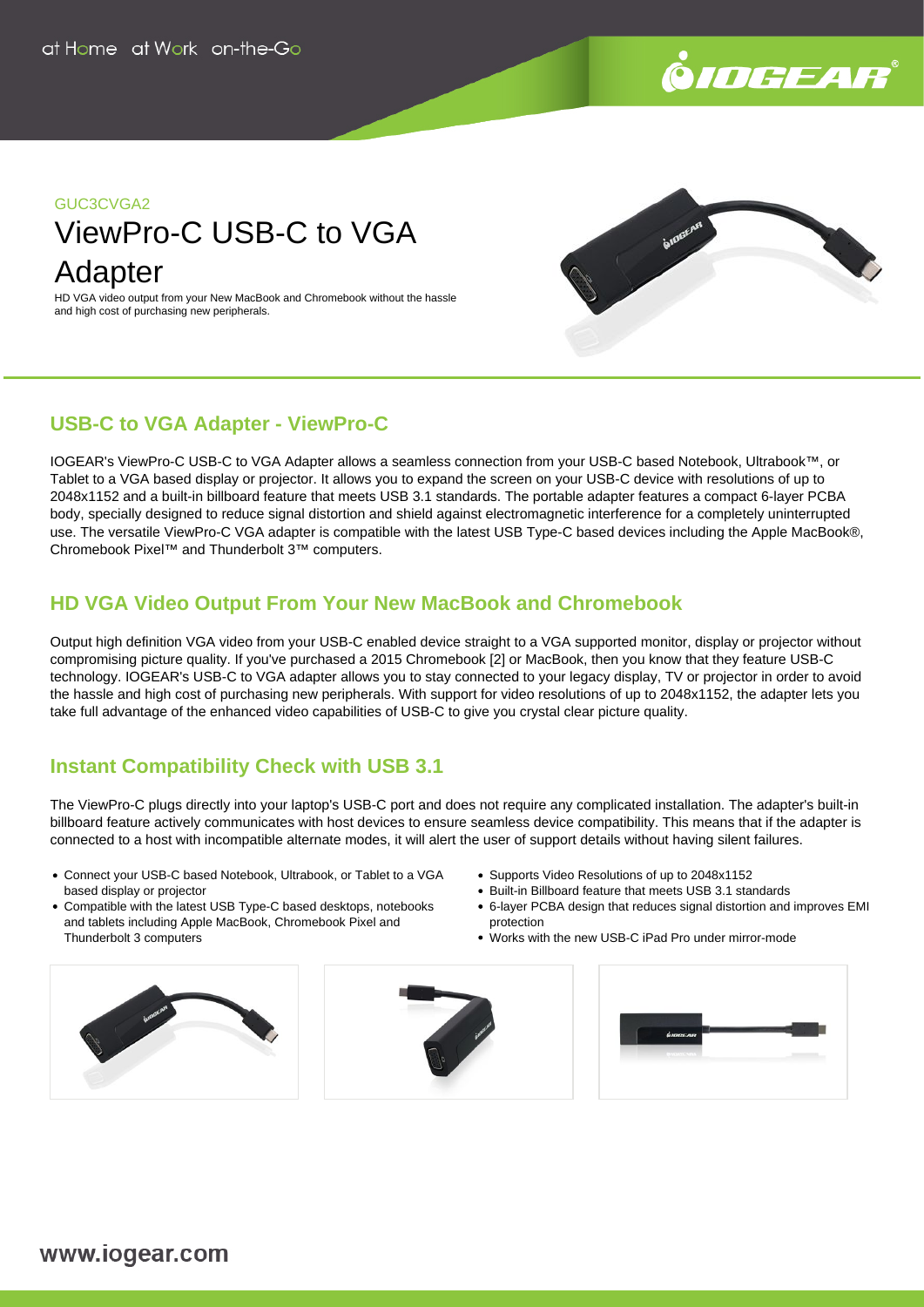



#### **Requirements**

#### **Package Contents**

● 1 x GUC3CVGA2

- USB 3.1 Type-C port
- with video support Windows® 7, Windows<sup>®</sup> 8, Windows<sup>®</sup> 8.1,

Windows® 10 • Mac OS X 10.7+

- 1 x Quick Start Guide
	- 1 x Warranty Card